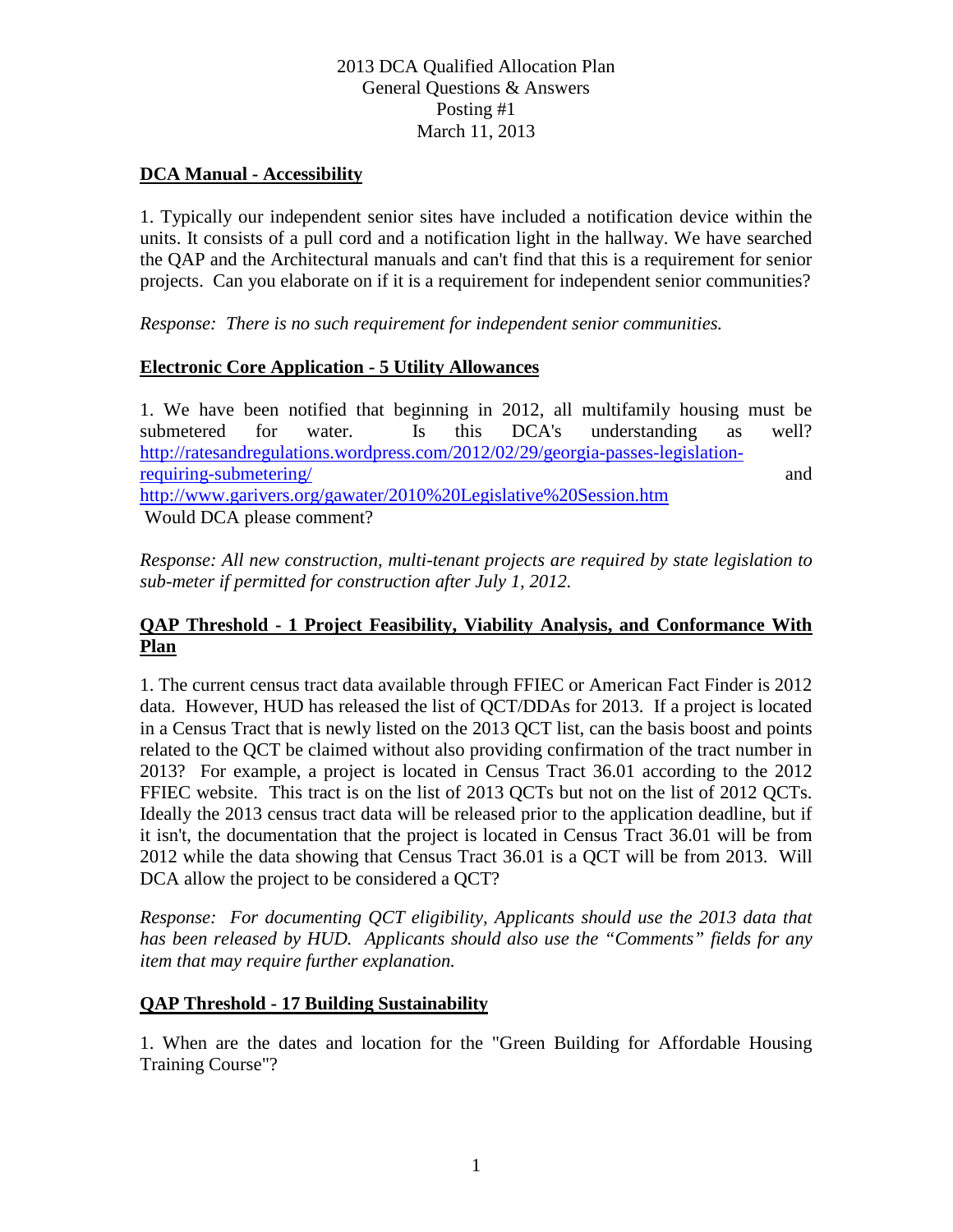*Response: The Green Building for Affordable Housing Training Course will be offered in April or May. Please sign up for our email updates including training announcements by sending your contact information to [hfdround2013@dca.ga.gov.](mailto:hfdround2013@dca.ga.gov)*

## **QAP Threshold - 22 Eligibility For Credit Under The Non-Profit Set Aside**

1. For purposes of qualifying for the Non-Profit Set Aside under Section XXII of Appendix I Threshold Criteria, if the ownership is structured where the COMBINED interest of two qualified non-profits, equals 51% and one of those non-profits (which by itself owns less than 51%) is the managing partner of the GP, does this meet DCA's Threshold requirement that the non-profit own 51% of the general partner's interest and be the managing general partner?

Utilizing this same structure under Section XI of Appendix II, Competitive Scoring Criteria, assuming that the non-profit provides all of the information requested for scoring, would they be eligible to request that DCA consider them for the three points?

*Response: All of the criteria required in the QAP must be met (see Appendix I, pg. 32-33) for a structure involving more than one non-profit entity partnering with a for-profit entity to be eligible for the Non-Profit Set Aside. In addition, the legal opinion should address non-profit set aside eligibility if the managing non-profit GP owns less than 50% of the GP interest. To be considered for Scoring, the documentation listed in Appendix II, page 15, must be submitted for each non-profit involved in the ownership.* 

## **QAP Scoring - 4 Community Transportation Options**

1. For the 2013 Round, does Monday through Friday scheduled service still satisfy the requirement for "daily" bus service? If not, what is the new requirement?

*Response: A bus schedule offering public transportation Monday-Friday will meet the daily requirement, if the service meets the eligibility criteria and documentation requirements of the QAP.*

2. Does Park and Ride Rapid Bus Transportation with set routes and schedules with Bus stops around the perimeter of the Atlanta that connects to the Marta system count as public transportation? It is not local transportation but regional transportation. It is not a call service, it has set bus stops and schedules. Specifically it connects Jonesboro to Atlanta or Riverdale to Atlanta etc.

*Response: Yes, public commuter bus services serving multiple communities may be eligible if the service meets the criteria of the QAP. Note that on-call transportation services do not meet the criteria required in the QAP.*

3. Does the site of the referenced transportation stop need to have a sign in order to qualify as an "established public transportation stop"?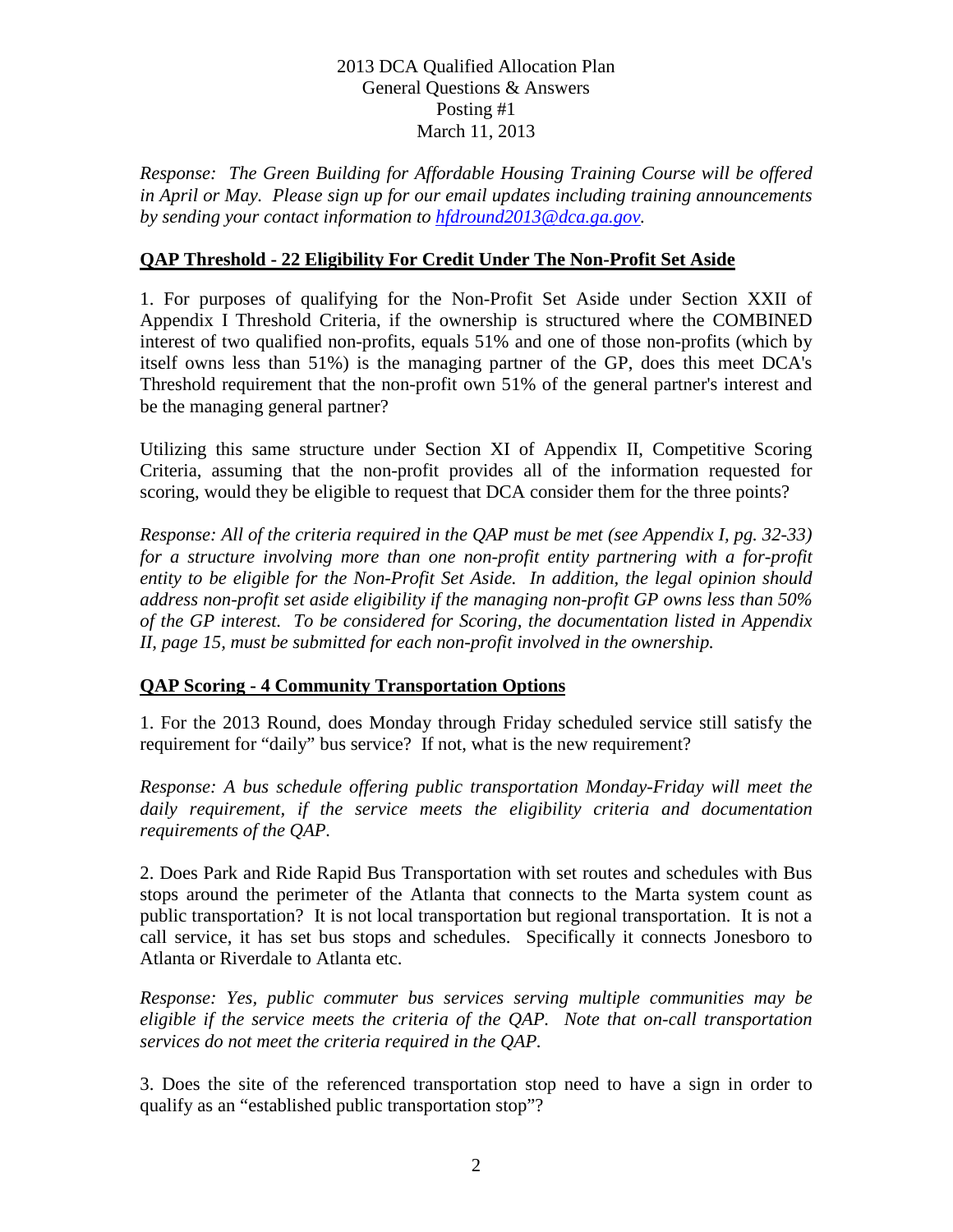*Response: In its review of Applications seeking Community Transportation Options points, DCA will verify that the referenced transportation stop is an "established public transportation stop", as evidenced by public transportation signage at the stop. If there is no public transportation signage at each of the stops, the Application should provide evidence showing how the transit authority has notified the public that public transportation is available at the transportation stops shown in the Application (see Appendix II, pg. 7-8 for criteria and documentation requirements).*

### **QAP Scoring - 6 Sustainable Developments**

1. Regarding State-Basis Boost request in the Pre-Application. Please provide a more complete explanation of extraordinary circumstances which further the policies of the QAP. Examples of previous requests might be helpful identifying extraordinary circumstances.

*Response: Basis boost requests under the "extraordinary circumstances" provision should reflect specifically on the characteristics of the proposed transaction and project, and be unique from the circumstances of most Georgia affordable housing projects. Two examples of situations in which an extraordinary circumstance warranted approval of a (10%) State Designated Basis Boost are as follows:* 

*1) the nature of the project in serving senior residents in a 'Medical Home Model' including a fulltime service coordinator to accommodate support services beyond that found in other senior affordable housing; the increase in building cost to accommodate these needs in order to offset the need for additional debt to cover additional building costs, and to provide greater financial feasibility with which to support the additional operating expense for a fulltime support service coordinator; and* 

*2) the project accomplishes a substantial Inner City Revitalization by replacing deteriorated and obsolete housing with new amenity and services-rich housing, allows for the Preservation of Affordable Housing by replacing 191 of the original 200 units on site at the same rental rates for families as the original public housing, provides Exceptional Access to quality education, employment, services, recreation, and health services with its central location in a walkable and transit-oriented community, this is the third phase of a public housing replacement project, previous phases have been completed on time and leased up quickly, the housing authority is investing its own funds in the development, and the Applicant has provided sufficient support that the project meets DCA's overriding public policy objectives.*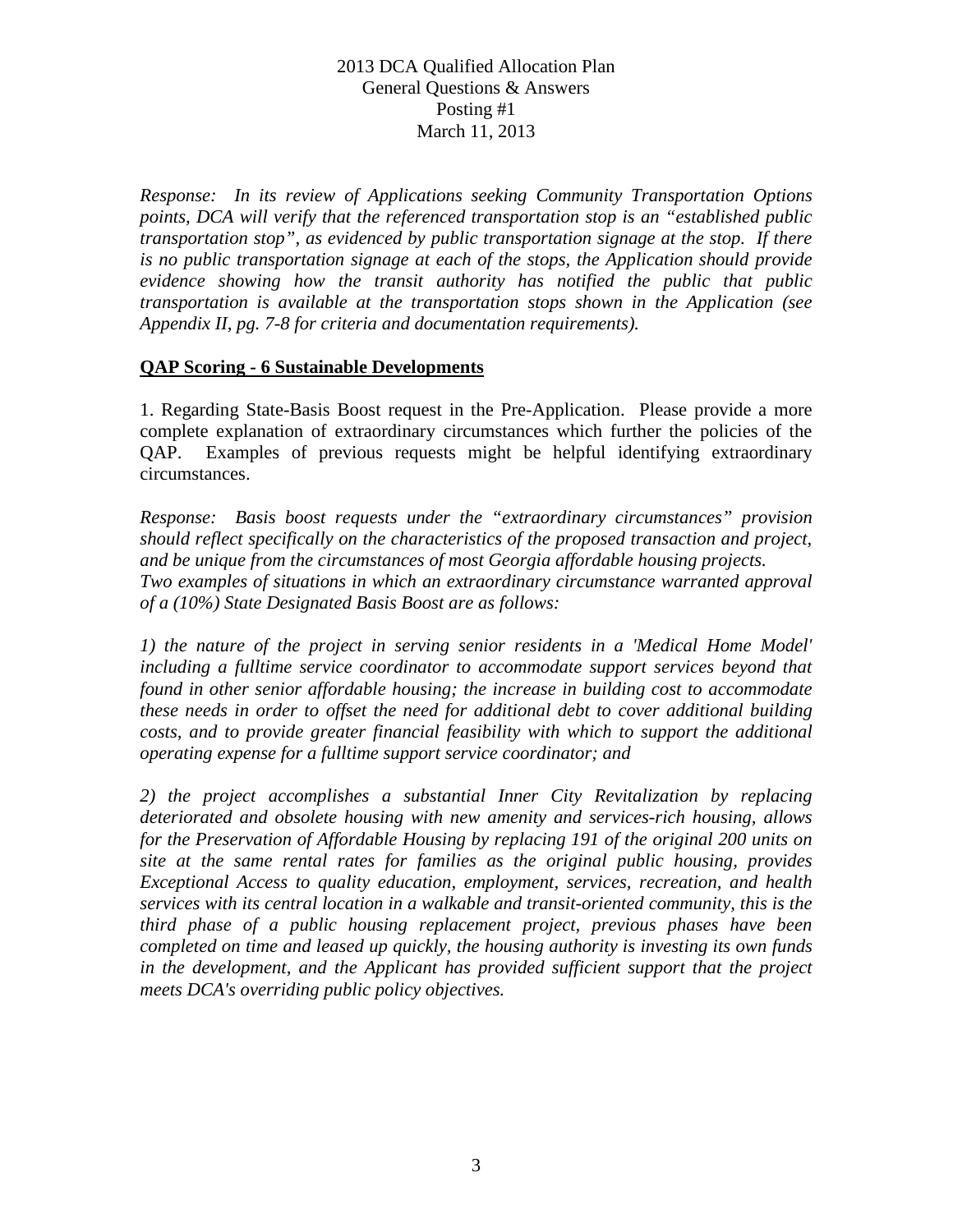# **QAP Scoring - 7 Stable Communities / Redevelopment / Revitalization**

1. I want to know how can I get the Poverty Level out the FFIEC webpage. The scoring rule on s. VII.A says projects will get awarded points if they are located in a census tract that, according to the most recent FFIEC Census Report (http://www.ffiec.gov/census/) is:

a) less than X% below Poverty level (see Income) and

b) is designated Middle or Upper Income level (see Demographics).

So if we look at this page as example:

[http://www.ffiec.gov/census/report.aspx?year=2012&state=13&report=demographic&ms](http://www.ffiec.gov/census/report.aspx?year=2012&state=13&report=demographic&msa=12060)  $a=12060$ 

The third column is "b", meaning it should say Middle or Upper to gain these points.

But for "a", I don't know where to find the poverty level. Do I have to calculate the poverty level with the fifth column? How do I calculate it? How do I know if the tract is 5% below Poverty level, or 10% below Poverty level...?

*Response: Poverty level data can be found by clicking the "Income" link.*

### **QAP Scoring – 8 Phased Development/Previous Projects**

1. Please clarify the criteria for the two mile radius exemption for previous participation points in urban areas. Does the exemption apply to previously approved projects in any year or just those approved in previous cycle years four and five. For example, if there is only one previous approved project in a jurisdiction which was in 2009 can a new project that is located more than two miles away from that project claim these points?

*Response: For point purposes, only those projects awarded in the last 4 or 5 DCA funding cycles would be considered. DCA will measure the 2-mile and 10-mile radius from the project street addresses of the previously funded developments. If the proposed project is greater than 2 miles from the urban development awarded within the last 4 funding cycles in the same jurisdiction, it would be eligible for points.*

## **QAP Scoring - 14 Leveraging Of Resources**

1. Under Section XIV. Leveraging of Resources, the QAP states that points will only be awarded for loans that are both construction and permanent financing. Does the amount of the construction loan have to equal the amount of the permanent loan? For example, if the City is willing to provide a \$750,000 in CDBG funds during construction, but only wants \$500,000 to stay in the deal as permanent financing, will this still qualify for points, assuming the loan is at or below AFR and the term of the perm loan is at least 10 years?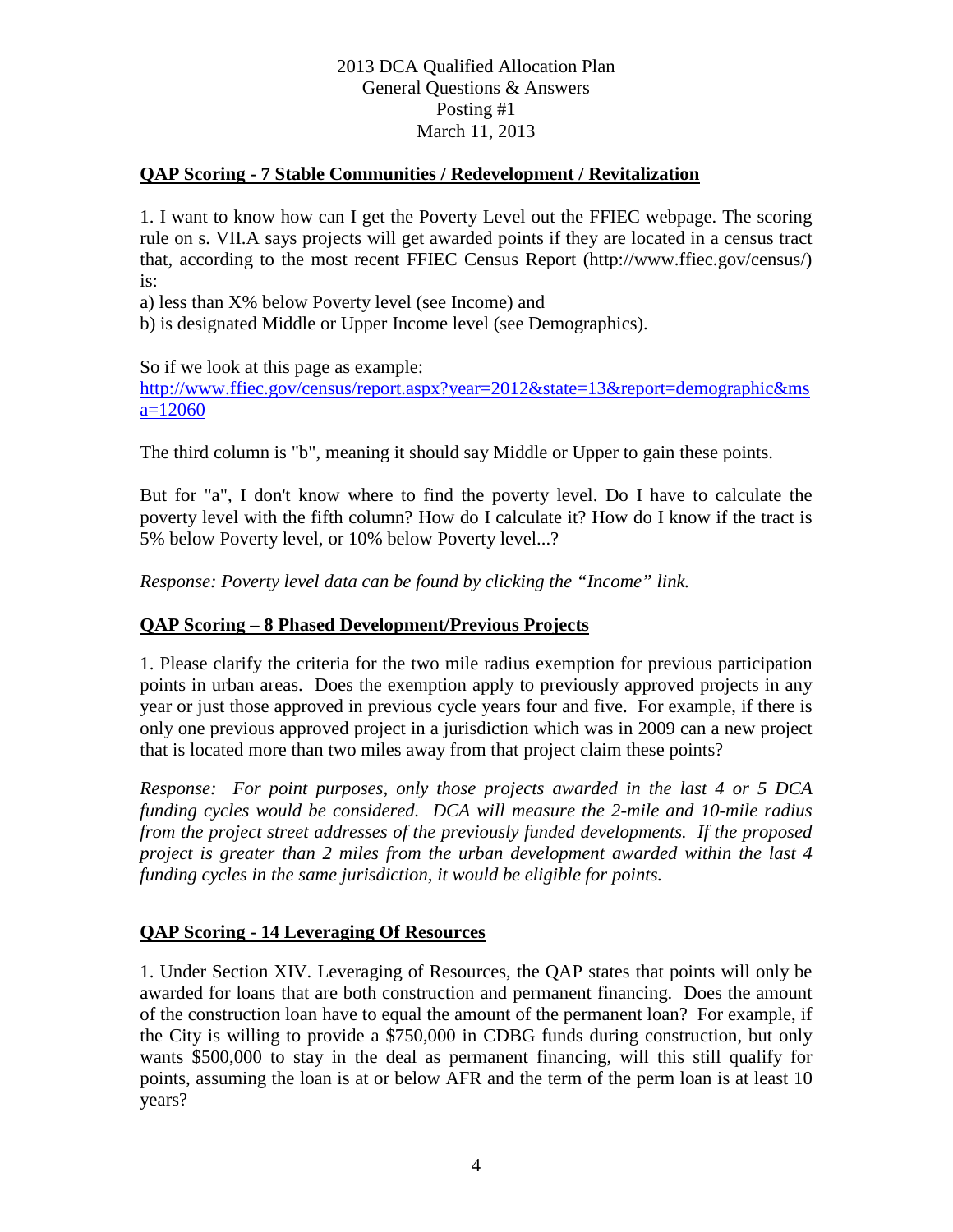*Response: If all other conditions are met, the amount of the permanent financing would be used to determine the equivalent percentage of Total Development Cost in the point scale.*

2. HOME is listed as an eligible source in Section XIV-Leveraging of Resources of the scoring. Is HOME from DCA eligible or does this refer to local HOME?

*Response: If all other conditions are met, HOME from DCA or a different PJ would qualify.*

3. Offsite improvement, amenity and facility. Is there any reason why the "unrelated party" could not be an unrelated investor or unrelated for profit developer?

*Response: The QAP states "unrelated third party (foundation, trust, and/or government) investment of resources" specifically to eliminate the perception that there could be any 'side deal' or undisclosed relationship prompting the investment. Resources made available by unrelated investors or an unrelated for profit developer would not be eligible.* 

## **QAP Scoring - 19 Compliance / Performance**

1. According to the Pre-Qualification information supplied by DCA on the DCA website, there are point deductions for occupancies below 87%. I am new to this State and have never seen this requirement anywhere before. In general, occupancy is a function of the economics of the marketplace, we have found that no matter who the management firm is, the deviance between market occupancy and property occupancy is no more than 2%- 3%. In fact, one of the approved DCA market study analysts is putting together a report showing where HOME properties are located that have 85% occupancies and less.

Is there a mechanism to request a waiver for this requirement? In today's environment, I am aware of few developers that don't have at least a few underperforming properties in their portfolio. More importantly, the broader issue, as I would speculate, is that DCA wants to have comfort that the Sponsor can appropriately fund under its guaranties, and a cash flow analysis of the entire portfolio is what lenders and equity providers use to determine sponsorship strength in that regard anyway.

I don't understand the point of penalizing developers for being in markets that are soft, considering that there were third party market studies and a full array of financial feasibility analyses that were conducted by the State Agency and the lender and equity provider when the deal was done initially.

It would appear to me that in order to satisfy any DCA concern regarding developers on sustainability and ability to perform under the guarantee obligations, the issue is more of